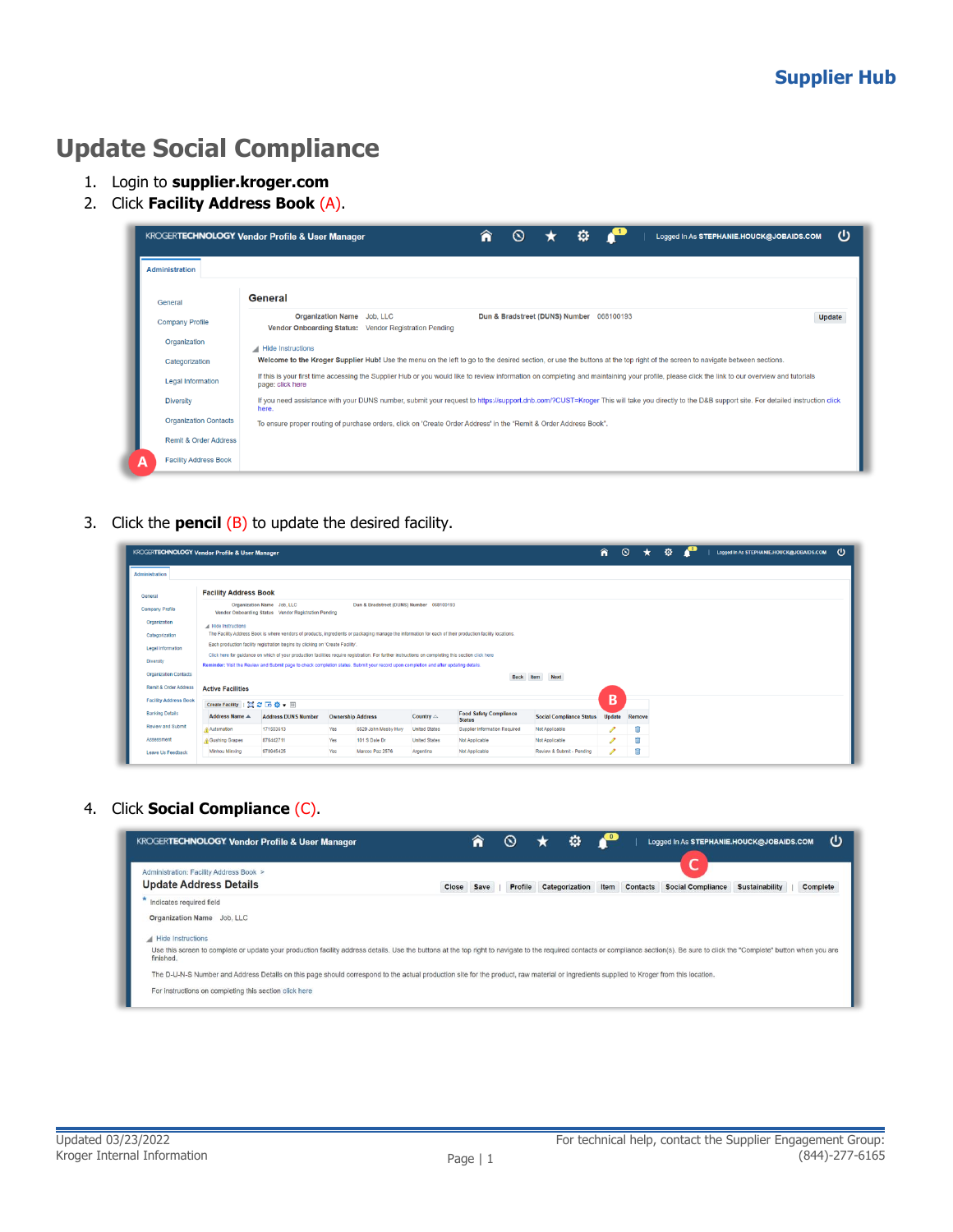- 5. If necessary, update the **size of the facility, number of buildings at facility site, and the Li & Fung Code** (D) (if applicable).
- 6. If necessary, click the **magnifying glass** (E) to update the Product Type.

| <b>Social Compliance</b>                                                                                                                                                                                                                                                                                                                                                                                                                                                                                                                                                                                                                                             |  | Home Save<br><b>Next</b> |
|----------------------------------------------------------------------------------------------------------------------------------------------------------------------------------------------------------------------------------------------------------------------------------------------------------------------------------------------------------------------------------------------------------------------------------------------------------------------------------------------------------------------------------------------------------------------------------------------------------------------------------------------------------------------|--|--------------------------|
| Organization Name: Job, LLC<br>Facility Name: Minhou Minxing<br>Facility Address Marcos Paz 2576, Cludad de Buenos Aires, AR                                                                                                                                                                                                                                                                                                                                                                                                                                                                                                                                         |  |                          |
| Hide Instructions                                                                                                                                                                                                                                                                                                                                                                                                                                                                                                                                                                                                                                                    |  |                          |
| The Kroger Co. is committed to working with suppliers and facilities to make our global supply chain more socially responsible. All suppliers must agree to operate in compliance with our Vendor Code of Conduct. By agreeing<br>to this Vendor Code of Conduct, the vendor agrees to act with reasonable diligence to ensure that any of its contractors, subcontractors, manufacturing facilities, labor providers, agents, agencies, associations, distribut<br>partner organizations, suppliers, affiliated companies, or subsidiaries who are involved in Kroger business also comply with this Code of Conduct. The Vendor Code of Conduct can be found here. |  |                          |
| Audit scope and requirements can be found on the Social Compliance website here.                                                                                                                                                                                                                                                                                                                                                                                                                                                                                                                                                                                     |  |                          |
| Failure to follow the Kroger Vendor Code of Conduct may lead to removal from the Kroger supply chain.                                                                                                                                                                                                                                                                                                                                                                                                                                                                                                                                                                |  |                          |
| For instructions on completing this section, please click here.                                                                                                                                                                                                                                                                                                                                                                                                                                                                                                                                                                                                      |  |                          |
| <b>Social Compliance Status</b>                                                                                                                                                                                                                                                                                                                                                                                                                                                                                                                                                                                                                                      |  |                          |
|                                                                                                                                                                                                                                                                                                                                                                                                                                                                                                                                                                                                                                                                      |  |                          |
| Compliance Status Review & Submit - Pending<br><b>Audit Score</b>                                                                                                                                                                                                                                                                                                                                                                                                                                                                                                                                                                                                    |  |                          |
| ARJOBLLC257CIU<br><b>MID</b><br><b>Audit Date</b><br><b>Expiration Date</b>                                                                                                                                                                                                                                                                                                                                                                                                                                                                                                                                                                                          |  |                          |
| <b>Additional Facility Information</b><br>D                                                                                                                                                                                                                                                                                                                                                                                                                                                                                                                                                                                                                          |  |                          |

- 7. Click the **drop-down box** (F) to search by Code or Description.
- 8. Input the **item or code** (G).
- 9. Click **Go** (H).
- 10. Select the **radio button** (I) for the item.
- 11. Click **Select** (J).

|                |                                   |                         | Search and Select: Product Type (if multiple, choose largest volume product)                             | Cancel | Select |
|----------------|-----------------------------------|-------------------------|----------------------------------------------------------------------------------------------------------|--------|--------|
| Search         |                                   |                         |                                                                                                          |        |        |
|                | To find your it<br>the "Go" butto | filter item in          | G<br>In list and en<br>In the text field with prefix and suffix as % (e.g., %keyword%), then select<br>н |        |        |
|                |                                   |                         |                                                                                                          |        |        |
|                | Search By Description V           | Bakery                  | Go                                                                                                       |        |        |
| <b>Results</b> |                                   |                         |                                                                                                          |        |        |
|                |                                   |                         |                                                                                                          |        |        |
|                | Quick Select                      | Code                    | <b>Description</b>                                                                                       |        |        |
| O              |                                   | 1                       | Bakery   Bread And Bakery Products   Bakery Party Trays                                                  |        |        |
|                |                                   |                         |                                                                                                          |        |        |
| O              | e                                 | $\overline{2}$          | Bakery   Bread And Bakery Products   Bread                                                               |        |        |
| ۵              | 嚸                                 | $\overline{\mathbf{3}}$ | Bakery   Bread And Bakery Products   Breakfast Sweets                                                    |        |        |
| $\circ$        |                                   | 4                       | Bakery   Bread And Bakery Products   Cakes                                                               |        |        |
| $\circ$        | 鳽                                 | 5                       | Bakery   Bread And Bakery Products   Cookies                                                             |        |        |
| $\circ$        | e                                 | 6                       | Bakery   Bread And Bakery Products   Other                                                               |        |        |
| O              |                                   | $\overline{7}$          | Bakery   Bread And Bakery Products   Pies                                                                |        |        |